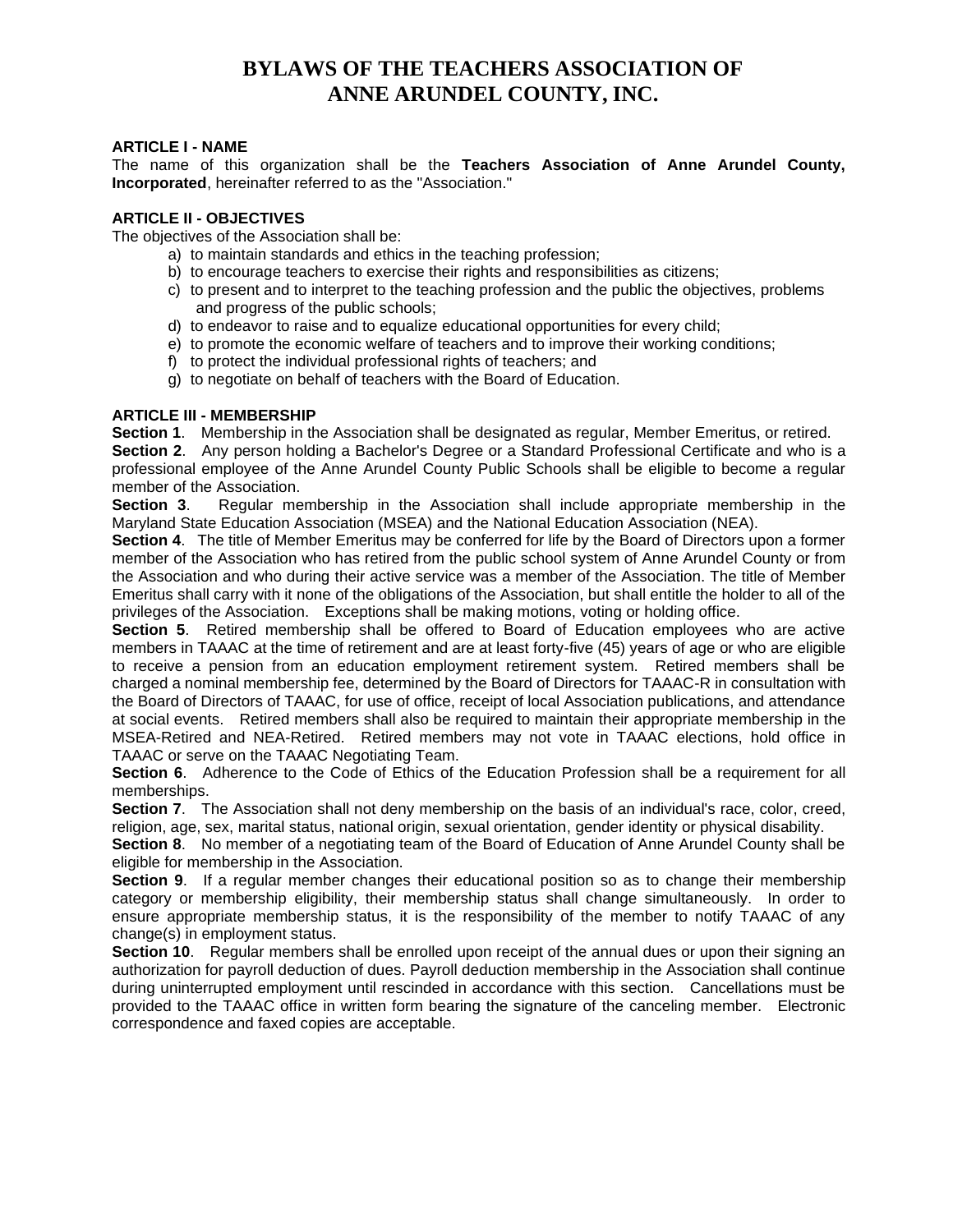Members may cancel membership at any time by submitting a signed letter to the Association. In order to revoke the annual dues deduction authorization, a member must send a letter to the Association during the designated drop period identified on the membership application (August 15 through September 15). In the event a member is transferred after the cancellation period to an administrative position that TAAAC does not represent, the member's request to cancel their dues deduction authorization may be accepted after September 15.

An annual cash membership in the Association shall terminate at the end of the fiscal year in which it is received. Membership in the MSEA and the NEA shall continue in force in accordance with the bylaws of those associations.

**Section 11.** Final ratification of the Negotiated Agreement shall be determined on the basis of an electronic vote by Association members.

### **ARTICLE IV - REPRESENTATIVE ASSEMBLY**

**Section 1**. The Representative Assembly (RA) shall be vested with the ultimate legislative authority of the Association. Specifically, the Representative Assembly has the following responsibilities:

- a) to formulate basic Association policies and positions;
- b) to report the actions taken by the Assembly to the general membership;
- c) to enroll members;
- d) to adopt election rules and to elect Association positions in accordance with the election rules;
- e) to receive the reports of officers and committees;
- f) to adopt the budget; and
- g) to fill vacancies occurring in the office of Vice-President, Secretary-Treasurer, and on the Board of Directors, provided that the nominations for any such office shall be opened at one meeting of the RA and closed at the next regularly scheduled meeting whereupon the election of the vacancy will be held.

**Section 2**. The Representative Assembly shall be composed of the Board of Directors of the Association, elected representatives of the schools, the offices of the Board of Education and affiliated groups and needed at-large delegates. Schools and offices of the Board of Education will hereinafter be referred to as "representative units."

**Section 3**. Representatives from each representative unit shall be determined by the number of assigned professional staff who are members of the Association. The formula for calculating representation to the TAAAC Representative Assembly shall be: one Association Representative for one through twenty members and one representative for each additional 20 members or major fraction thereof.

**Section 4**. The Credentials Committee shall notify representative units shortly after May 1 of each year of the number of representatives which they may elect for the following year on the basis of membership at that date. Representatives shall be elected in accordance with the election rules. The Credentials Committee shall further notify units in December of adjustments needed in representation based on membership as of December 1. New units shall base their representation on the total professional staff of the unit and shall submit the names of their representatives and alternates to the President before the meeting of the Representative Assembly in September. No members of the Board of Directors may serve as a representative or alternate from their unit. The Credentials Committee shall have the authority to make exceptions to regulation in this section when they deem such exceptions to be in the best interest of the Association.

**Section 5**. The term of office of representatives and alternates shall be from September first to August thirty-first.

**Section 6**. Each Board of Directors member, representative and at-large delegate shall have one vote. In the absence of a representative a duly elected and properly credentialed alternate shall have the same rights and privileges as the elected representative.

**Section 7.** Regular meetings of the Representative Assembly shall be held monthly from September through June. Special meetings may be called by the President as needed or upon the written request of at least twenty percent of the Assembly membership. A special meeting requires a five (5) day notice prior to holding the meeting. All meetings shall be open to the general membership, but only duly accredited members of the Assembly may vote.

**Section 8**. One-third of the total membership of the Representative Assembly shall constitute a quorum.

# **ARTICLE V - OFFICERS AND DIRECTORS**

**Section 1**. The officers of the Association shall be a President, a Vice-President and a Secretary-Treasurer. There shall also be eleven (11) at-large directors.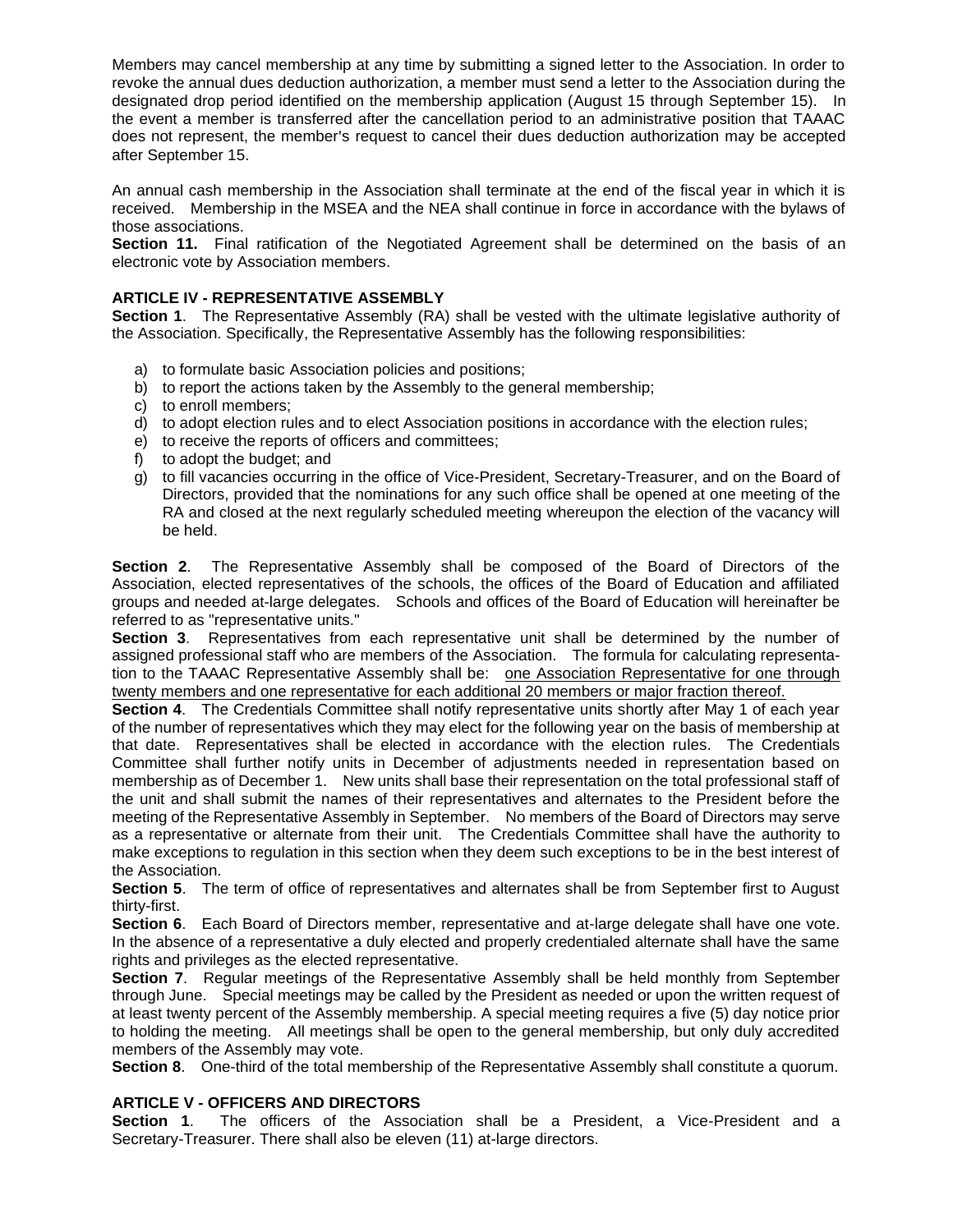**Section 2**. The Vice-President shall become the President upon the death, resignation or recall of the President.

**Section 3**. The President, Vice-President, Secretary-Treasurer and the Directors shall hold office for three (3) years.

**Section 4**. All terms of office shall be from August first through July thirty-first.

**Section 5**. The President, Vice-President, Secretary-Treasurer and the Directors may serve consecutively no more than two (2) terms. An officer or director who has served two consecutive terms may not serve in the same position for one year beginning August 1 following their last term.

**Section 6**. When elected by a vote of the full membership, each officer and director shall be simultaneously elected as a delegate to the MSEA and NEA Representative Assembly.

## **ARTICLE VI - DUTIES OF OFFICERS**

**Section 1**. The officers shall perform such duties as may be prescribed by these bylaws and by the parliamentary authority adopted herein. All officers are authorized to co-sign checks written against association accounts. A minimum of two officers' signatures are required.

**Section 2**. The President shall preside at all meetings of the Association and shall exercise general supervision over the interest and welfare of the Association. Except as otherwise provided in these bylaws, they shall appoint committees, and they shall be an ex-officio member of all committees except the Nominating Committee and the Credentials Committee. The President shall:

- a) represent and speak for the Association and its members in dealings with the Board of Education, County Council, County Executive, Superintendent and other appropriate local and state agencies;
- b) regularly attend meetings of the Board of Education;
- c) coordinate local legislation activities with MSEA and NEA;
- d) develop the agenda for the Representative Assembly;
- e) develop the agenda for the Board of Directors;
- f) maintain contact with the Anne Arundel delegation to the Maryland General Assembly;
- g) coordinate the activities of Association committees and of joint committees formed by the Association and the Board of Education;
- h) act as the direct contact person with other county teacher associations;
- i) serve as a consultant to MSEA, NEA or other locals, as requested;
- j) maintain contacts with members through school visits, group and individual conferences, and other means of direct contact;
- k) serve as leader and spokesperson for the education community;
- l) serve as an official representative at appropriate state and national meetings; and
- m) consult with the Executive Director on the implementation of policies and programs.

**Section 3**. The Vice-President shall in the absence or disability of the President perform the duties of that office. In the absence or disability of both the President and the Vice-President, a member of the Board of Directors shall be elected by the Board to preside temporarily.

**Section 4.** The Vice-President shall ensure that the President's contract is reviewed by the Board prior to the start of each term of office.

**Section 5**. The Secretary-Treasurer shall review all funds of the Association. They shall review records kept by the TAAAC Financial Manager in accordance with the standards provided by the auditors and expenses being paid by the TAAAC Financial Manager. They shall be bonded by the Association in such amount as the Board of Directors shall determine. The Secretary-Treasurer will review and sign off on Representative Assembly and Board of Director meeting minutes prior to their approval. They shall record the minutes of the TAAAC Executive Team meetings and present them to the Board of Directors after reviewal by the President.

# **ARTICLE VII - BOARD OF DIRECTORS**

**Section 1**. The officers and directors of the Association shall constitute the Board of Directors.

**Section 2**. The Board of Directors shall serve as an administrative body to carry on the business of the Association between meetings of the Representative Assembly, provided that none of its acts shall conflict with action taken by the Assembly. It shall report its transactions to the Assembly and may recommend policy for consideration by the Assembly. It shall act in emergencies which do not involve expenditures in excess of appropriations in the major budget categories as authorized by the Assembly.

**Section 3**. The Board of Directors shall engage and direct the Executive Director.

**Section 4**. The Board of Directors shall appoint the Negotiating Team for the Association.

**Section 5**. The Board of Directors shall, upon receipt of a request from the professional staff assigned, determine whether or not a grievance shall be supported by the Association in arbitration, further appeal or legal action.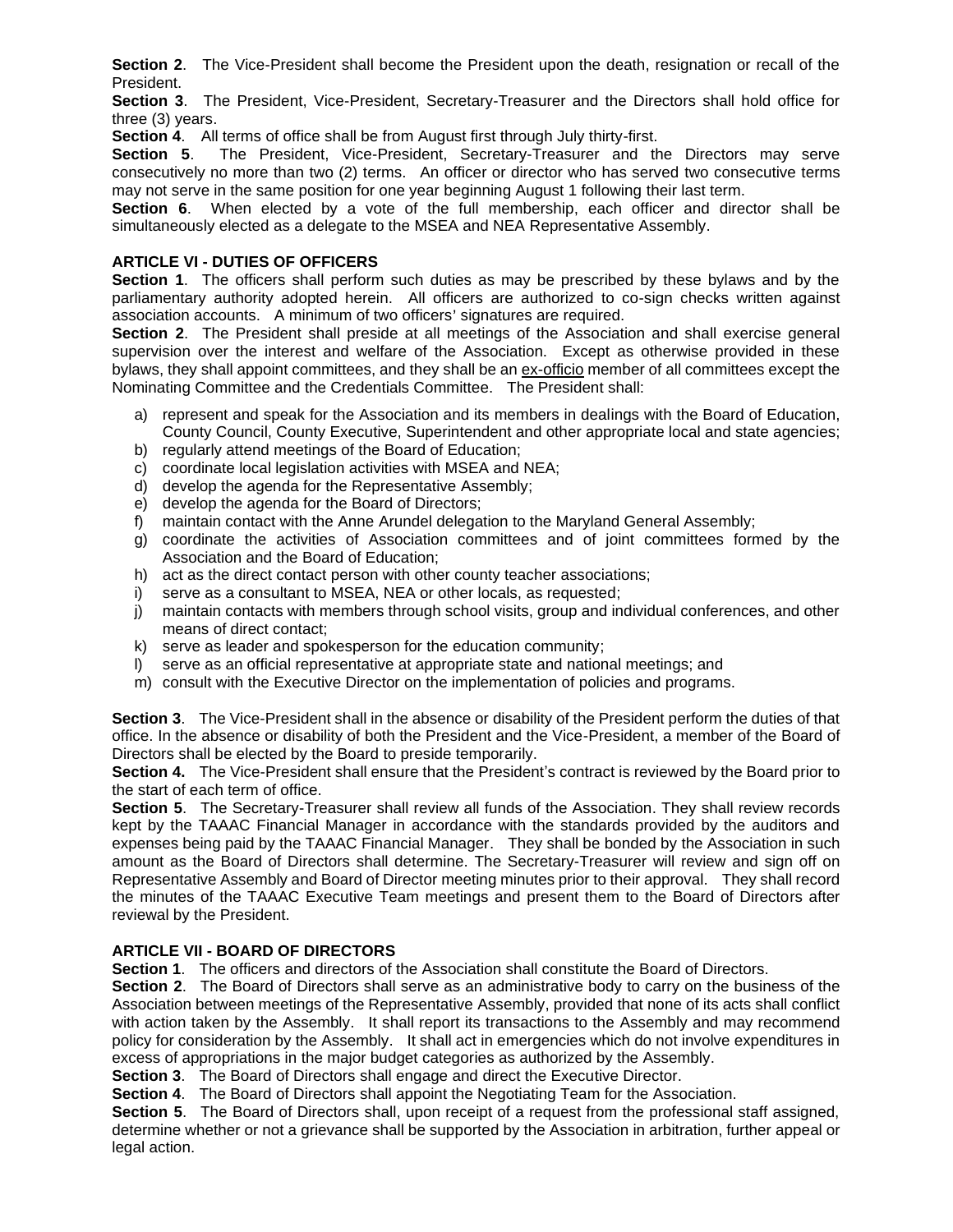**Section 6.** The Board of Directors shall meet at least monthly (excluding the month of July) on a day to be determined by the Board. Special meetings may be called by the President and shall be called upon the written request of five members of the Board. At least three days' notice shall be given.

**Section 7.** Eight members shall constitute a quorum.

**Section 8**. The Executive Director shall be appointed by the Board of Directors. Compensation of the Executive Director shall be determined by the Board of Directors. The Executive Director shall perform such duties as may be determined by the Board of Directors and perform such duties as may be specified in other sections of these bylaws.

#### **ARTICLE VIII - COMMITTEES**

**Section 1**. Except as provided in Sections 5, 6 and 7 of this article, all committees shall be appointed by the President. In addition to the committees listed in this article, such other committees shall be appointed as the Representative Assembly or the Board of Directors shall find necessary to carry out a specific program of the Association. Each committee shall submit a written report at the end of each school year which shall become a part of a continuing committee record.

**Section 2**. A Finance Committee shall maintain supervision over the expenditure of Association funds. This committee shall consist of at least three (3) members in addition to the Secretary-Treasurer and the Vice-President. It shall prepare the annual budget to be submitted to the Representative Assembly at its May meeting. Open hearings shall be held before the budget is finalized in order to permit all members to participate in the formation of the budget. Adoption of the budget shall be at the June meeting of the Representative Assembly.

**Section 3**. A Government Relations Committee shall study proposed legislation by the County Council, State Legislature or Congress of the United States relating to the objectives of the Association and shall recommend to the Association such action upon this legislation as the committee shall consider advisable. The committee may propose education legislation in the name of the Association upon approval of the Board of Directors or Representative Assembly. The committee shall work closely with similar units of the MSEA and the NEA.

The Committee shall establish guidelines to make candidate recommendations to the TAAAC Board of Directors. The Representative Assembly will then receive recommendations of the TAAAC Board of Directors and vote on the recommendations immediately following the discussion.

The Board of Directors may act on behalf of the Representative Assembly as necessary and appropriate, and report at the next meeting.

**Section 4**. A Bylaws Committee shall make a continuing study of the Bylaws of the Association. It shall receive all amendments initiated in accordance with Article XIX, Section 1 and shall prepare such amendments with committee recommendations for presentation to the Representative Assembly in accordance with Article XIX, Section 2.

**Section 5.** A Credentials Committee, consisting of eight members, shall be elected annually in accordance with the election rules by the Representative Assembly. It shall be responsible for:

- a) the establishment of a procedure for identification of the qualified, elected representatives and alternates to the Representative Assembly;
- b) the seating of representatives or alternates at Representative Assembly meetings in accordance with Article IV; and
- c) the establishment of a procedure for making any necessary changes in a representative unit's representation within any membership year.

Any member of the Credentials Committee absent without acceptable excuse from three (3) consecutive committee meetings may be removed from the committee by a majority vote of the committee.

**Section 6.** A Nominating Committee, consisting of fifteen members, shall be elected annually in accordance with the election rules by the Representative Assembly. The committee shall elect its chairperson. It shall be the responsibility of this committee to secure nominees; prepare ballots; conduct elections and authenticate results. It shall further be responsible for the maintenance of the appropriate representation of ethnic minorities and classroom teachers and non-classroom teachers in the Representative Assembly. It shall determine whether or not there is a need for additional at-large delegates to the Representative Assembly and shall conduct any election necessary to choose such delegates. Any member of the Nominating Committee absent without acceptable excuse from three (3) consecutive committee meetings may be removed from the committee by a majority vote of the committee.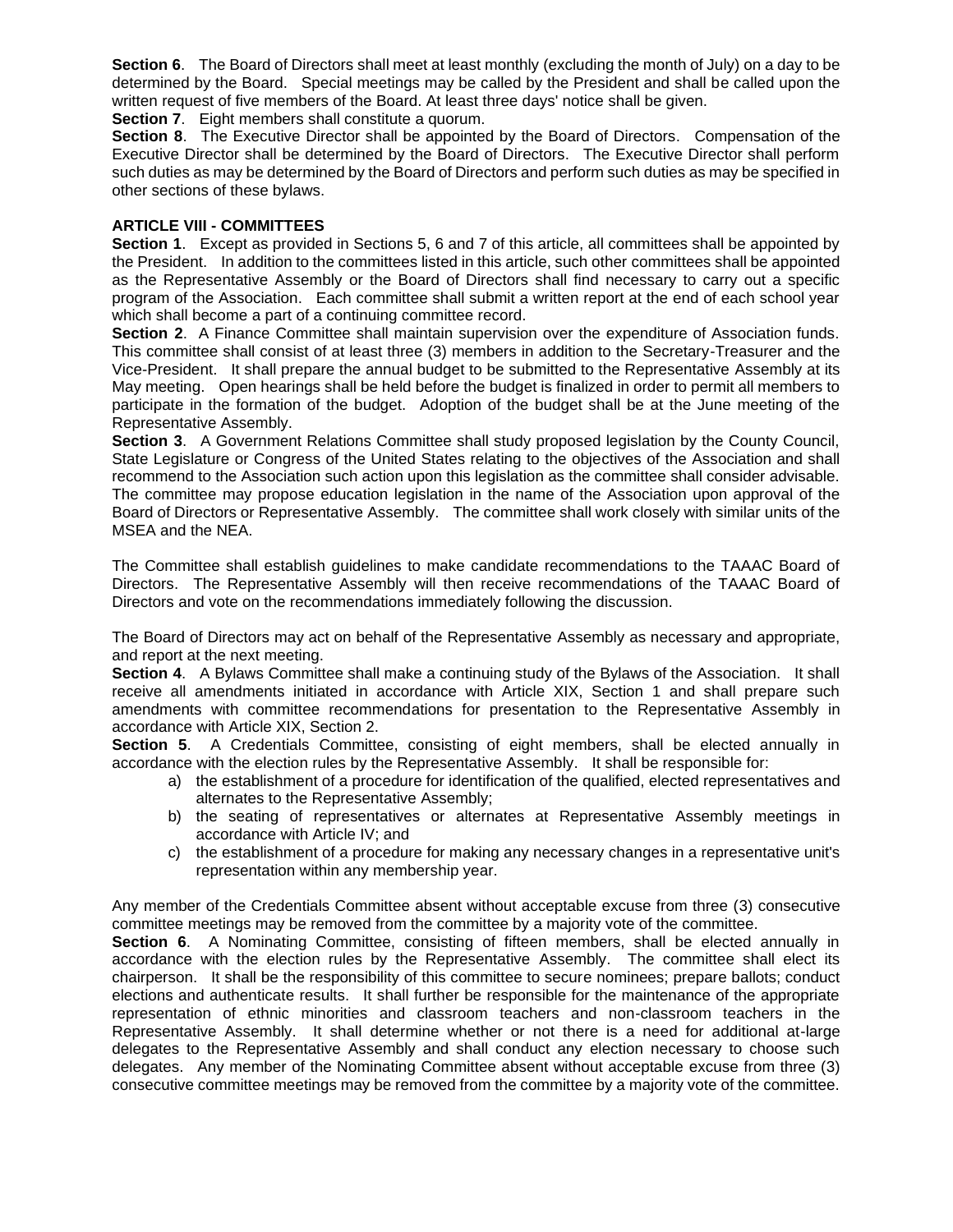**Section 7**. One member of the Sick Leave Bank Approval Committee shall be elected annually in accordance with the election rules by the Representative Assembly for a term of two years. The third member will be appointed by the Board of Directors in even years at their August meeting.

**Section 8**.A Human Relations Committee shall make a continuing study of the local Association and school system. This study will determine the degree of compliance of these groups with association and governmental rules, guidelines, resolutions and objectives pertaining to human and civil rights. The Human Relations Committee will identify reasonable goals for the Association in the areas of human and civil rights.

**Section 9**. An Instruction and Professional Development Committee shall review and coordinate the Association's activities and goals in the areas of curriculum, instruction and professional development. The committee shall annually identify appropriate goals and areas of concentration.

**Section 10**. The Minority Affairs Committee shall plan and coordinate promotion and leadership training activities within the Association to assure full minority participation and voice in all committees, within each elected delegation, and in Association leadership. The committee shall annually identify goals and program actions for implementation.

**Section 11**.Except as may be otherwise indicated in these bylaws the term of all committees shall be from August 1 to July 31.

# **ARTICLE IX - COMPOSITION OF ELECTIVE AND APPOINTIVE BODIES**

**Section 1**. All governing bodies, committees and appointed bodies of the local Association shall be in accordance with its Bylaws. Delegates from the local Association to governing bodies of MSEA shall be selected in accordance with the Bylaws and rules of MSEA. Delegates from the local Association to governing bodies of the NEA shall be selected in accordance with the Bylaws and rules of NEA.

**Section 2**. All elections shall be by open nomination and secret ballot and in accordance with the principle of one-person one vote.

**Section 3**. For all appointed groups listed in Section 1 of this article, ethnic minorities shall be represented in number at least proportionate to their membership in the Association.

**Section 4**. The Nominating Committee shall assemble such data on ethnic minority status and the professional assignment of Association members as may be necessary for the implementation of this article.

**Section 5**. The Nominating Committee shall be responsible for designing ballots and conducting elections in such manner as may be necessary for the implementation of this article.

**Section 6**.The President shall be responsible for appropriate ethnic minority representation in the choice of members of appointive bodies of the Association.

**Section 7**. The definition of "ethnic minority" shall be those persons designated as ethnic minorities by the United States Bureau of the Census and shall specifically include American Indian/Alaskan Native, Asian, Native Hawaiian or other Pacific Islander, Black, and Hispanic.

# **ARTICLE X - AFFILIATED DEPARTMENTS**

**Section 1**. Any professional group in the field of public education in Anne Arundel County seeking affiliation with the Association shall have met, in the judgment of the Board of Directors, the following requirements:

- a) Before requesting affiliation with the Association, the group shall be organized under a regularly adopted constitution and/or bylaws with all officers selected and serving in accordance with such constitution or bylaws.
- b) A request for affiliation shall be made by written petition signed by at least fifteen (15) members of the group or fifty percent of the members of the group, whichever is the greater number, the majority of which signatories shall be members of the Association. However, the Board of Directors, upon the recommendation of the President, may waive the 15 member requirement to be no less than the number of existing high schools in Anne Arundel County.
- c) All officers and a majority of the members of the group shall be members of the Association.
- d) The group seeking affiliation shall be countywide in nature.
- e) The state purposes and functions of the group must, in the opinion of the Board of Directors, be different from that of all pre-existing affiliated departments.
- f) The objectives, polices and activities of the group shall not conflict with established policies of the Association, and shall, therefore, be subject to review at least annually by the Board of Directors.
- g) Each affiliated department shall hold at least three meetings annually.
- h) Final approval of affiliation shall be made by the Representative Assembly after receiving a recommendation concerning affiliation from the Board of Directors. However, such recommendation is not binding upon the Assembly.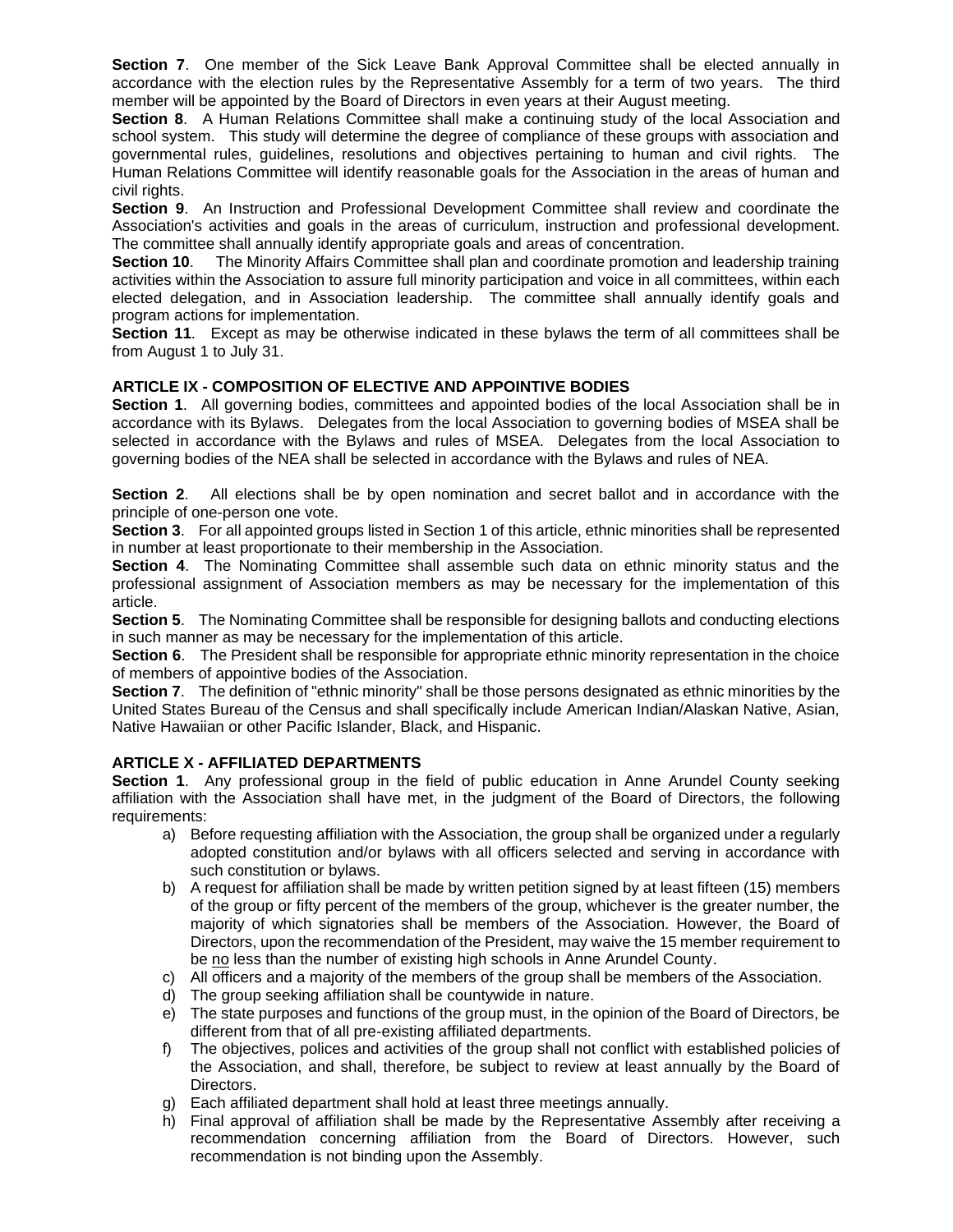**Section 2**. Each affiliated department shall be entitled to one (1) representative and one (1) alternate to the Representative Assembly. These persons shall be regular members of the Association.

**Section 3**. Each affiliated department shall pay five dollars (\$5.00) affiliation dues annually.

**Section 4**.Affiliated departments shall pay the annual affiliation dues and supply information to demonstrate compliance with the above early in each membership year. Where such information or dues is not forthcoming by December 1, affiliation shall be suspended until continued compliance is met to the satisfaction of the Board of Directors.

## **ARTICLE XI - GENERAL MEETINGS**

At the direction of either the Representative Assembly or the Board of Directors, general meetings of the membership of the Association may be held at such time and place and may be vested with such authority as the Representative Assembly or the Board of Directors may direct.

## **ARTICLE XII - ELECTION PROCEDURES**

**Section 1**. All Officers and Directors of the Association shall be elected by a vote open to the entire membership.

**Section 2**. Eligible candidates for Officer or Director must certify a minimum of one (1) year of TAAAC Membership.

**Section 3**. All other elected positions shall be elected by the Representative Assembly in accordance with the election rules.

**Section 4**. The Nominating Committee shall develop election rules that are in keeping with these Bylaws for adoption by the Representative Assembly and conduct all Association elections in accordance with the election rules.

**Section 5.** The election rules shall include: an annual calendar of elections that includes the final date for inclusion for soliciting from among the members, nominees for Association offices and delegations, provisions for making available official nomination forms at least one month prior to the final date for inclusion on the ballot, provisions for notifying the membership of the preliminary slate of nominee(s) prior to the final dates for inclusion on the ballot, provisions for secret ballots and provisions for members to obtain the current election rules.

**Section 6.** In elections for Officers, a majority (50%+1) of all those voting is sufficient for election. In all other elections a plurality shall be sufficient for election.

**Section 7.** In the election of delegates to the MSEA and the NEA, the results shall be rank ordered so that alternates may be assigned in order after the number of delegates to which the Association is entitled has been determined. The term of office of such delegates and alternates shall be one year.

**Section 8**. In the election of TAAAC Officers and Directors, there will be an automatic recount of ballots when the margin of difference is 1% or less.

#### **ARTICLE XIII - RECALL PROCEDURES**

**Section 1.** Officers and Directors shall be subject to recall for an alleged violation of the Code of Ethics of the Education Profession, or for alleged malfeasance, misfeasance or nonfeasance in office. Absence from three consecutive meetings of the Board of Directors or the Representative Assembly without reasonable justification constitutes *Prima Facie* cause for the charge of nonfeasance. Recall procedures may be initiated by the members of the Representative Assembly or the Board of Directors.

**Section 2**. Recall procedures initiated by the members of the Representative Assembly require the submission of a petition to the Board of Directors. Said petition shall outline the cause for the recall and bear the printed names and original signatures of no less than 20% of the members of the Assembly. The petition shall be administered in accordance with Section 4 of this article

**Section 3**. Recall procedures initiated by members of the Board of Directors require a resolution to be moved and seconded by officers or directors during the conduct of Official Business. The resolution must outline the cause for the charge. The proposed resolution shall be administered in accordance with Section 4 of this article.

## **Section 4.** Procedures:

(a) At the meeting immediately following receipt of the petition referenced in Section 2, or upon the Chair's recognition of the motion and second referenced in Section 3, the Board of Directors shall consider the charge. In doing so, the Board shall take into account the severity of the alleged malfeasance, misfeasance or nonfeasance, level of exigency, and whether informal or remedial redress occurred if appropriate. If the charge is against the President, the Vice President shall chair the pertinent portion of the meeting.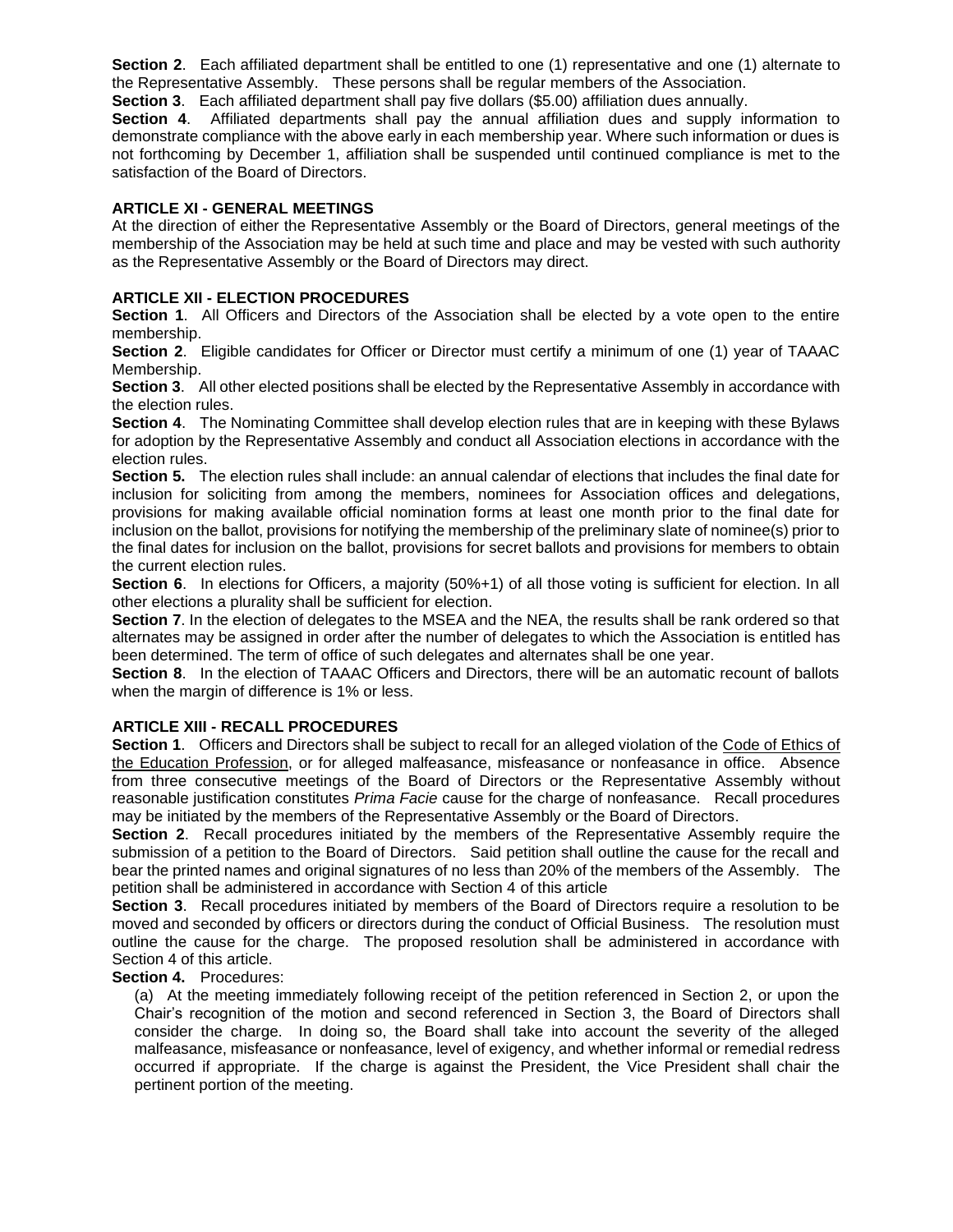(b) If the Board resolves to charge the officer or director, the President shall provide a written statement of the charges with substantiating information to the charged within the following ten (10) business days by hard copy or electronic mail. If the charge is against the President, said documents will be provided by the Vice President. The Board may presume receipt of hard copy notifications three business days subsequent to the date of posting.

(c) The charged officer or director may address the charges in person at the next regularly scheduled meeting of the Board, or in writing within 20 business days of receipt of the charges. In the absence of a response within the prescribed time period, the charged officer or director shall be considered suspended from office beginning on the 21<sup>st</sup> day from receipt of the charges through the appeal period prescribed in paragraph (e).

(d) The Board shall consider any response received within the prescribed 20-day period at its first opportunity and may choose to reconsider the charges. If the charge is not withdrawn, the charged officer or director shall be suspended from office through the appeal period prescribed in paragraph (e). Notice of suspension shall be provided by the President within three (3) business days. If the charge is against the President, notice shall be provided by the Vice President.

(e) An officer or director suspended under the above described provisions may present an appeal in person before the Representative Assembly immediately following final Board action. The suspended officer or director must notify the President within ten (10) business days of receipt of final Board action of the intent to appear before the Assembly. If no notice of intent to appear before the Assembly is provided by the close of the appeal period, the suspended officer or director shall be considered recalled and the vacancy will be announced at the next regularly scheduled meeting of the Assembly.

(f) An appeal presented to the Representative Assembly by an officer or directed suspended under the above described provisions shall be disposed of by secret ballot at the meeting in which the appeal is presented. Procedures for administering the secret ballot will be established by the Nominating Committee.

(g) Time limits prescribed in this article may be extended in to accommodate extraordinary circumstances at the discretion of the Board of Directors.

# **ARTICLE XIV - REVIEW BOARD**

**Section 1**. Upon request of the Representative Assembly, Board of Directors, or petition of 10% of the Association's members, a review board shall be empanelled and authorized to take such actions as herein specified:

- A. To review a decision to censure, suspend, or expel a member for willful violation of the code of ethics of the education profession, or articles of incorporation, bylaws, policies, or guidelines of the association.
- B. To vacate censure, lift suspension or reinstate a member.
- C. To review an action of the representative assembly or board of directors for consistency with the bylaws and to recommend to the appropriate body remedial action if necessary.

**Section 2**. The Review Board shall be composed of seven (7) members, at least two (2) of whom shall be members of ethnic-minority groups, appointed by the President with the approval of the Board of Directors. The term of Review Board members will expire once the issue for which they were selected is resolved.

**Section 3**. Members of the Review Board shall have been members of the Association for three (3) consecutive years immediately prior to appointment and shall maintain membership in the Association during their terms.

**Section 4**. No member of the Review Board shall be an officer, a member of the Board of Directors, or an elected or appointed chairperson of a standing committee identified in Article VIII.

**Section 5**. The Review Board shall select its chairperson from its membership.

**Section 6.** The Review Board shall determine its own rules and procedures.

**Section 7**. Decisions made by the Review Board are final.

# **ARTICLE XV - FINANCES**

**Section 1**. Effective for Fiscal Year 2017 and thereafter, the annual dues of the Association shall be those dues set by the MSEA and the NEA plus .00575 of the salary of an Anne Arundel teacher on the first step of the salary scale for persons holding a Bachelor's Degree and a Standard Professional Certificate, which latter calculation shall be rounded off to the nearest whole dollar plus one dollar which will be donated to the TAAAC Foundation for Educational Excellence. The salary considered in such calculation shall be that in effect when the Association budget is adopted in June of the previous year. Members earning more than sixty percent (60%) of the average instructional salary in the public schools of Maryland for the previous year as determined by the research division of the National Education Association shall pay the full amount of annual dues. Members earning between thirty percent (30%) and sixty percent (60%) of the referenced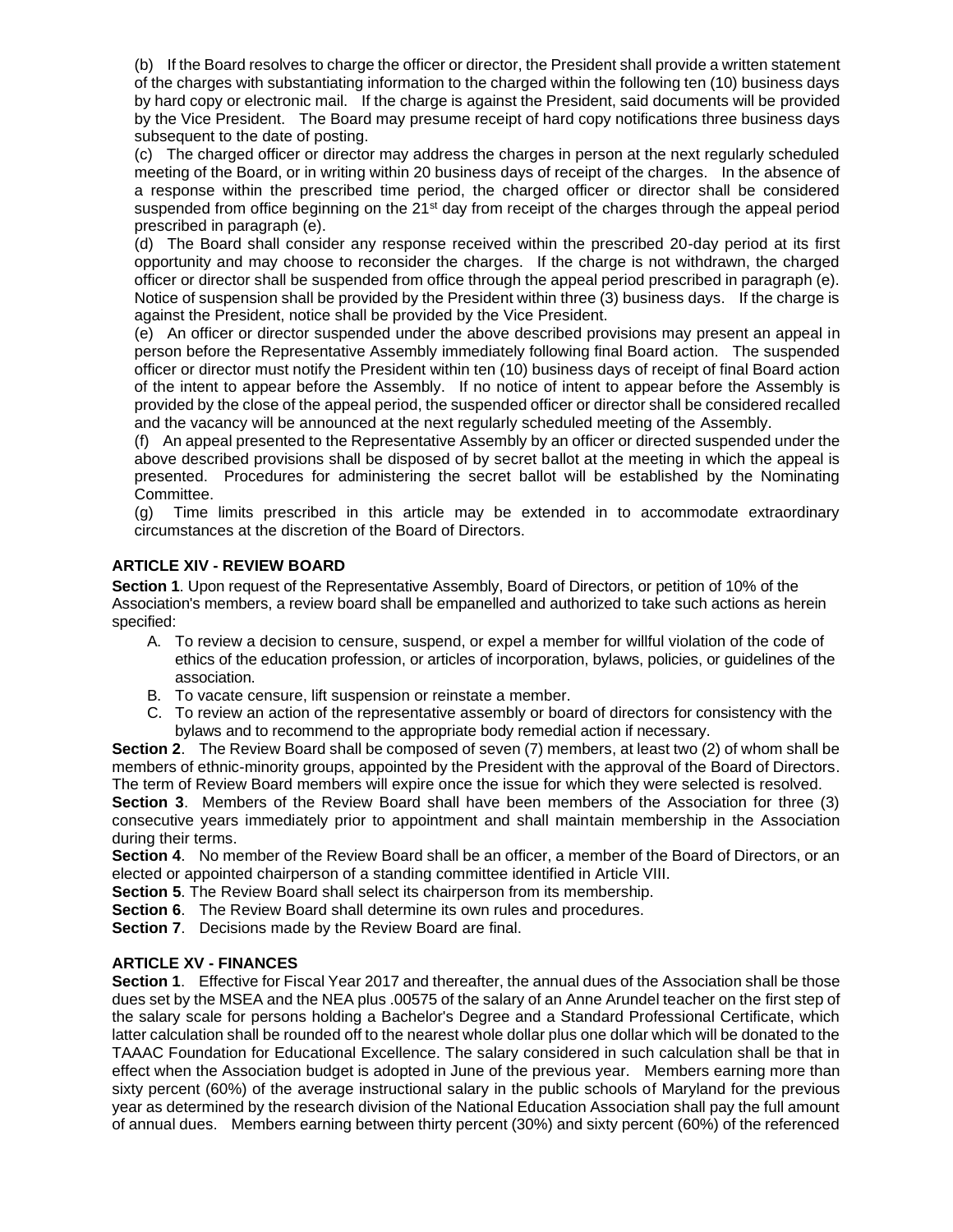average instructional salary shall pay sixty percent (60%) of annual dues. Members earning thirty percent (30%) or less of the referenced average instructional salary shall pay thirty percent (30%) of annual dues. That portion of dues appropriate to membership in the MSEA and the NEA shall be forwarded thereto by the Association. The remainder shall be for the use of the Association except for those funds collected for the TAAAC Foundation for Educational Excellence which shall be forwarded thereto.

**Section 2**. (a) Any person employed for less than a full academic year may be enrolled for the remainder of the membership year by paying a sum equivalent to 1/10 of the amount established under these Bylaws for each full month of employment.

(b) The annual dues for active members who join for the first time after the commencement of the membership year shall be the annual dues commensurate with the remaining portion of the membership year.

(c) Payment of the TAAAC portion of the annual dues for a Unit I member that is transferred to an administrative position will stop at the next pay period following the acceptance of their cancellation letter. Cash paying members will be entitled to a refund equivalent to 1/10 of the annual cash payment for each month remaining in the academic year. The portion of the MSEA and NEA dues will stop or be refunded in accordance with the Bylaws of those associations.

**Section 3**. A teacher on unpaid Leave of Absence or Sabbatical Leave may maintain membership in the UEP for that year by paying 50% of the established TAAAC dues, and the appropriate portions of MSEA and NEA dues for that year in accordance with the respective Bylaws of those organizations. A Sabbatical Leave or Leave of Absence member may serve as a TAAAC delegate to MSEA or NEA Representative Assemblies.

**Section 4**. The fiscal year shall begin on September first and end on August thirty-first.

**Section 5.** The financial records of the Association shall be audited annually by a professional auditor.

# **ARTICLE XVI - AFFILIATION**

**Section 1**. The Association shall be affiliated with the MSEA and the NEA.

**Section 2.** The Association recognizes the pre-eminence of the Code of Ethics of the Education Profession as adopted by the NEA.

### **ARTICLE XVII - DISSOLUTION**

**Section 1**.In the event of dissolution, liquidation, or winding up of the Association, the assets thereof shall be distributed to such nonprofit corporations, associations, or institutions, which have qualified for exemption under Section 501 (c) of the Internal Revenue Code, as may be designated by the Board of Directors, for purposes similar to those of the Association.

# **ARTICLE XVIII - PARLIAMENTARY AUTHORITY**

**Section 1**. The rules contained in Robert's Rules of Order (most recent revision) shall govern the Association in all cases to which they are applicable and in which they are not inconsistent with these bylaws.

**Section 2**. The President shall appoint, subject to the approval of the Board of Directors, a parliamentarian who shall advise presiding officers on matters of parliamentary procedures.

#### **ARTICLE XIX - AMENDMENTS TO THE BYLAWS**

**Section 1**. Initiation.

(a) Amendments to the Bylaws may be initiated through any of the following methods:

- 1. A petition signed by at least ten (10) regular members.
- 2. A majority vote of the TAAAC Board of Directors, or
- 3. A majority vote of the Bylaws Committee.

(b) A proposed amendment to the Bylaws shall be submitted in writing to the Bylaws Committee. **Section 2.** Preparation.

(a) Amendments so initiated shall be prepared by the Bylaws Committee for presentation to the Representative Assembly within forty-five (45) days after receipt of the proposed change.

(b) The text of the proposed amendment shall be distributed to Association Representatives and Affiliated Departments at least twenty-seven (27) days preceding the meeting at which it will be acted upon.

**Section 3.** Action.

(a) The Bylaws may be amended at a meeting of the Representative Assembly by two thirds (2/3) vote of the Representatives present and voting.

(b) Unless otherwise provided, all amendments shall take effect immediately following the adjournment of the Representative Assembly meeting at which they were adopted.